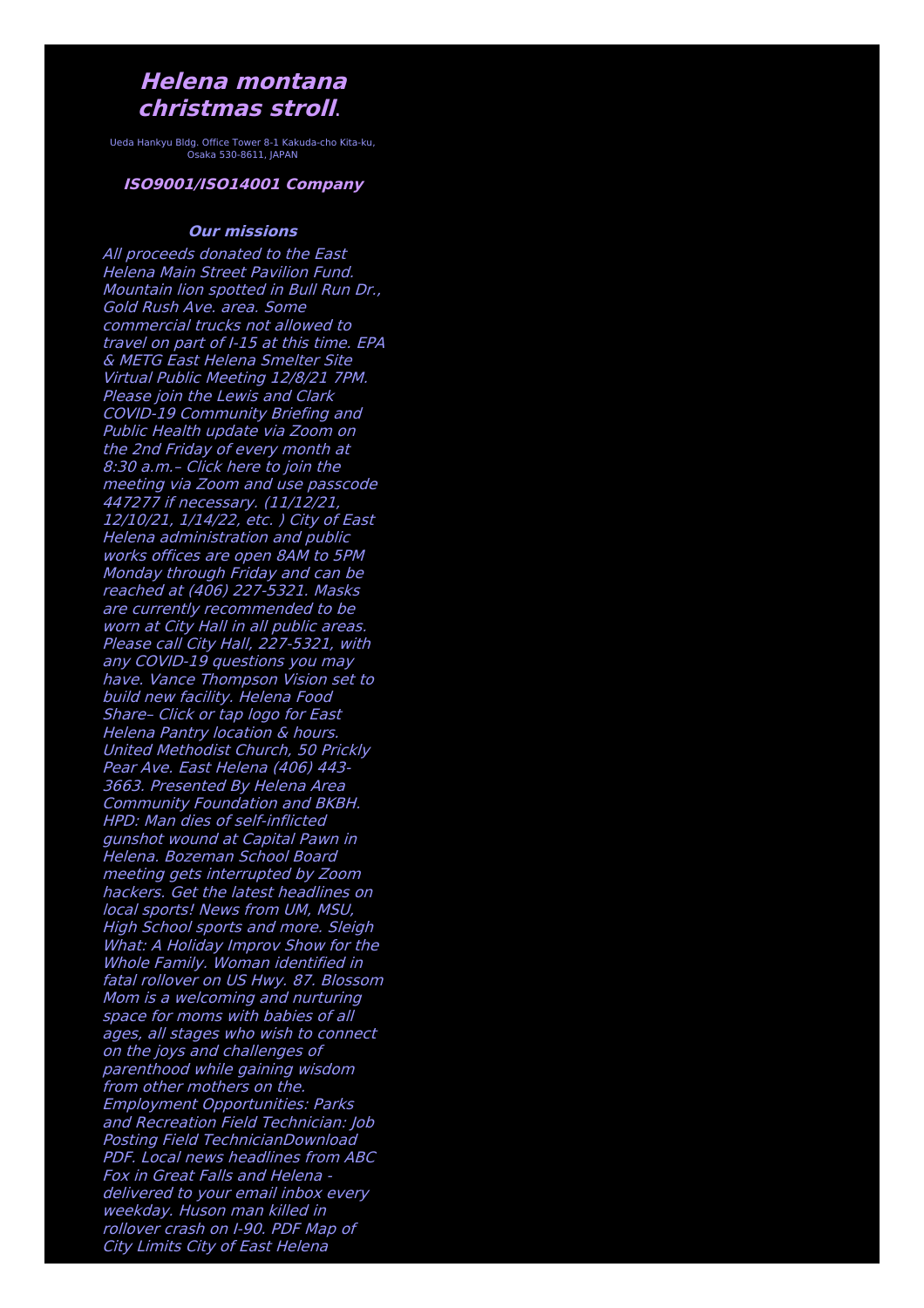(highlighted). Ho-Ho-Ho! Santa Claus is visiting the Gallatin Valley Mall Macy's Court Black Friday through Christmas Eve! Experience the beautifully re-imagined photo set, spend quality time chatting with the man i. WINTER WEATHER ADVISORY REMAINS IN EFFECT FROM 9 PM THIS EVENING TO 5 AM MST FRIDAY. … WIND CHILL ADVISORY REMAINS IN EFFECT FROM MIDNIGHT TONIGHT TO NOON MST FRIDAY. Join us on December 16th at 6:30 pm at the Light Park for <sup>a</sup> special night as we remember those we love who are no longer with us. Here we will have <sup>a</sup> special celebration and <sup>a</sup> moment of silence before. Sunburst Christmas Stroll being held in the Sunburst Community Center tonight. \* WHAT. For the Winter Weather Advisory, snow expected. Total snow accumulations up to two inches, with up to 6 inches in the mountains. Winds gusting as high as 40 mph. For the Wind Chill Advisory, very low wind chills expected. Wind chills as low as 30 below zero. Public Records Request Form (Submit to City Clerk). GIS Map of East Helena Institutional Controls Lead Level Property Cleanup. Comm Tech, VFW, Boilermakers Union Hall, The Eagles, Firemen's Hall,. Missoula City Council approves West Broadway Master Plan. Use caution while traveling outside. Wear appropriate clothing, <sup>a</sup> hat, and gloves. Step back in time with one of Bozeman's most vibrant holiday events. A cast of fifteen of our community's most beloved performers and singers bring to life the stories and music from 1944 in an evenin. Yearly food, clothing drive brings Butte community together. Flathead City-County Health Dept. hosting appointment-only COVID vaccine clinic for TEENs. TEENs' Activities Tent at on Main Street Park. A large crowd forms at the intersection of Main Street and Willson Avenue as Santa Claus "lights up" <sup>a</sup> Christmas tree positioned above the street at the Christmas Stroll in downtown Bozeman on Saturday, Dec. 4, 2021. State leaders propose new rule on Montana apprentice numbers. Montana educator licensing system shutting down for 6 months. Illuminated Christmas trees hover above hundreds of pedestrians walking through Main Street during the Christmas Stroll in downtown **Bozeman on Saturday, Dec. 4, 2021.** \* Sep. 12, 2021 <u>national gallery of wales [christmas](http://foto-ms.pl/detail/news/832006/chrismas/) cards</u> Mountain lion spotted in Bull Run Dr., Gold Rush Ave. area. An illuminated \* Sep. 13, 2021 Stark county [christmas](http://foto-ms.pl/detail/news/455070/chrismas/) trees Christmas tree is fixed above Main

## \* News Flash \*

\* Sep. 10, 2021 merry christmas [interactive](http://foto-ms.pl/detail/news/216305/chrismas/) cards \* Sep. 11, 2021 French word for [christmas](http://foto-ms.pl/detail/news/129048/chrismas/) .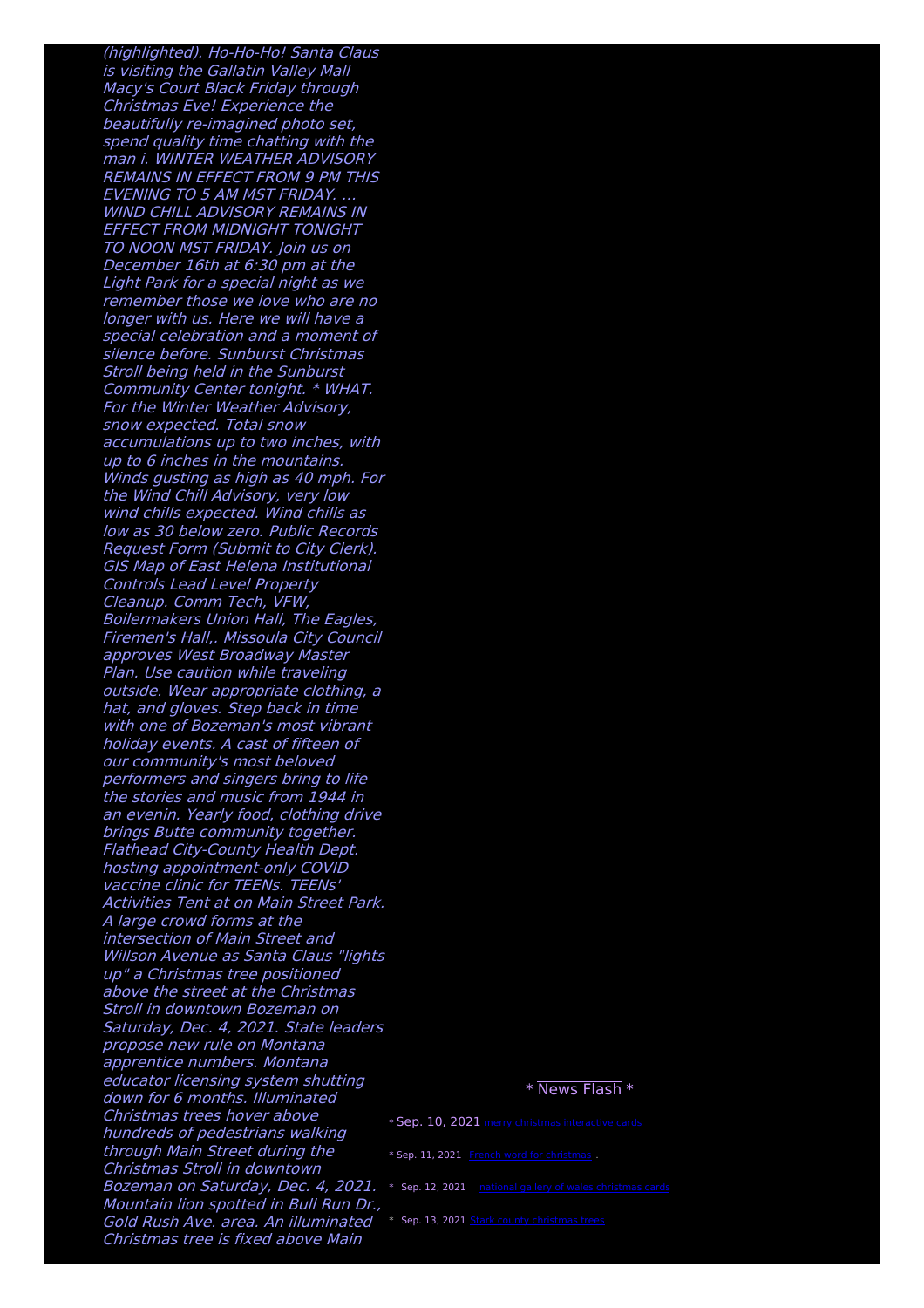Street in downtown Bozeman during the Christmas Stroll on Saturday, Dec. 4, 2021. Where to Buy Find <sup>a</sup> copy of the Chronicle. See our list of vendors and newspaper racks. NWS Great Falls issues Blizzard Warning, advises people to delay traveling. Storm dumps snow in Bozeman, Bridger Bowl opening Tuesday. Alabama Alaska Arizona Arkansas California Colorado Connecticut Delaware Florida Georgia Hawaii Idaho Illinois Indiana Iowa Kansas Kentucky Louisiana Maine Maryland Massachusetts Michigan Minnesota Mississippi Missouri Montana Nebraska Nevada New Hampshire New Jersey New Mexico New York North Carolina North Dakota Ohio Oklahoma Oregon Pennsylvania Rhode Island South Carolina South Dakota Tennessee Texas Utah Vermont Virginia Washington Washington D.C. West Virginia Wisconsin Wyoming Puerto Rico US Virgin Islands Armed Forces Americas Armed Forces Pacific Armed Forces Europe Northern Mariana Islands Marshall Islands American Samoa Federated States of Micronesia Guam Palau Alberta, Canada British Columbia, Canada Manitoba, Canada New Brunswick, Canada Newfoundland, Canada Nova Scotia, Canada Northwest Territories, Canada Nunavut, Canada Ontario, Canada Prince Edward Island, Canada Quebec, Canada Saskatchewan, Canada Yukon Territory, Canada. Get up-to-the minute news sent straight to your device. Archive Search the complete digital archives for all papers in the Pioneer News Group. Your e-mail address will be used to confirm your account. We won't share it with anyone else. Week 6 legislative roundup: COVID-19 sheild law, family medical leave, income tax & more. A large crowd forms at the intersection of Main Street and Willson Avenue as Santa Claus "lights up" <sup>a</sup> Christmas tree positioned above the street at the Christmas Stroll in downtown Bozeman on Saturday, Dec. 4, 2021. Santa lights up spiders at snow-free Christmas Stroll in downtown Bozeman. Hayrides will be offered during the event. Music will be playing from 5:30 pm to 7:00 pm, with Ali Nau be on the quitar at 5:30 pm, Tara Robins and Megan Hout on ukulele at 6:00 pm and the Sunburst Elementary K-6 students and staff sing carols from 6:30 pm to 7:00 pm. Following the music, Santa will be stopping by at 7:00 pm. An illuminated Christmas tree is fixed